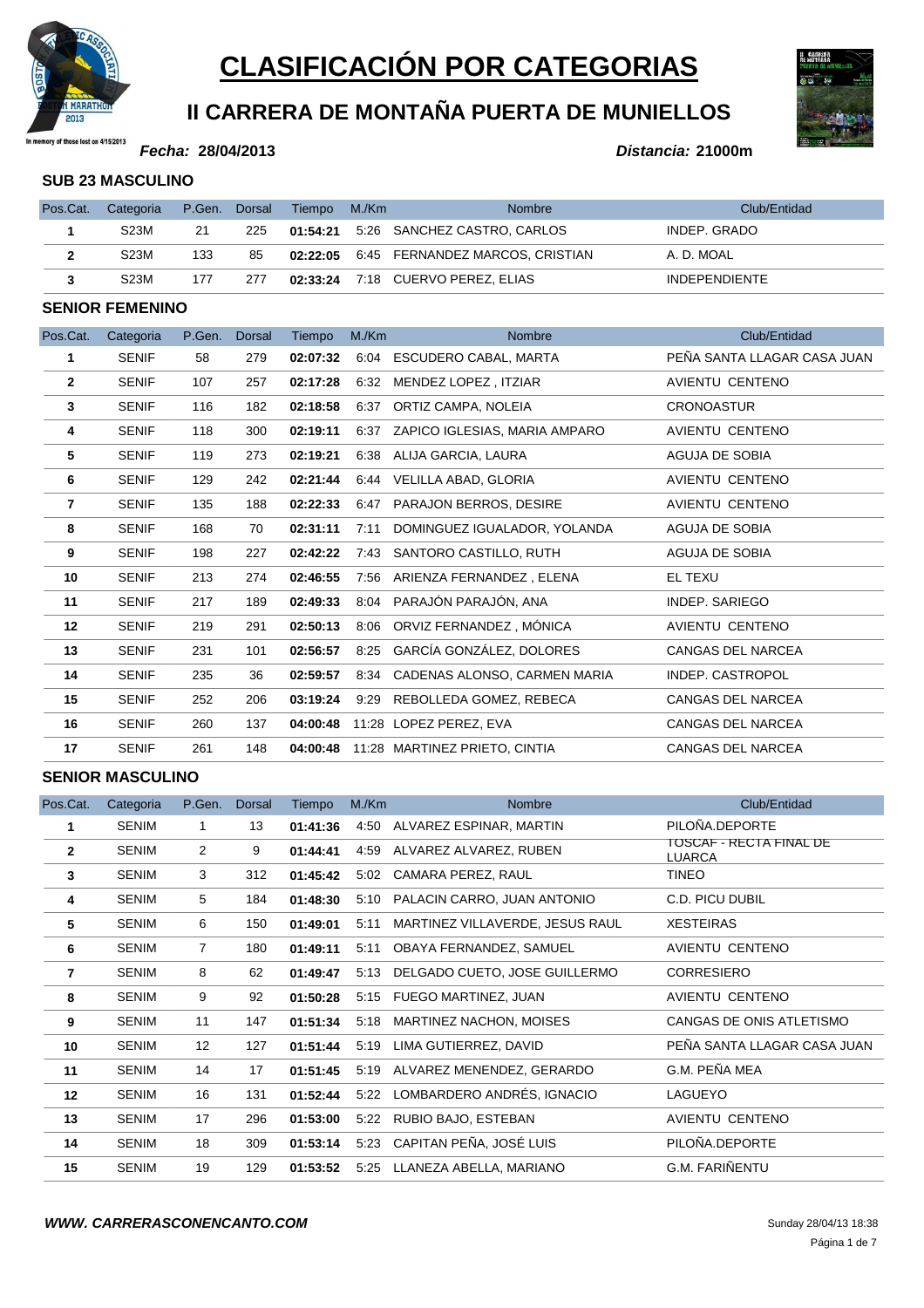| Pos.Cat. | Categoria    | P.Gen. | <b>Dorsal</b> | Tiempo   | M./Km | Nombre                                           | Club/Entidad                |
|----------|--------------|--------|---------------|----------|-------|--------------------------------------------------|-----------------------------|
| 16       | <b>SENIM</b> | 20     | 223           | 01:54:09 |       | 5:26 ROZADA CAMBLOR, PAULO                       | C.D. PICU DUBIL             |
| 17       | SENIM        | 22     | 167           | 01:54:32 |       | 5:27 MONTES SUÁREZ, JUAN ANTONIO                 | AVIENTU CENTENO             |
| 18       | <b>SENIM</b> | 23     | 16            | 01:56:53 |       | 5:33 ÁLVAREZ GONZÁLEZ, JOAQUÍN                   | <b>CRONOASTUR</b>           |
| 19       | SENIM        | 24     | 108           | 01:56:54 |       | 5:34 GAVILÁN SÁNCHEZ, ADRIÁN                     | <b>GMEA CAFES TOSCAF</b>    |
| 20       | <b>SENIM</b> | 25     | 228           | 01:57:20 |       | 5:35 SANTOVEÑA GARCÍA, SEVERINO                  | C.D. PICU DUBIL             |
| 21       | <b>SENIM</b> | 26     | 27            | 01:57:33 | 5:35  | BERGUÑO GUTIERREZ, MANUEL                        | <b>TINEO ATLETISMO</b>      |
| 22       | <b>SENIM</b> | 27     | 176           | 01:57:56 |       | 5:36 NAVIA ZAFRA, BORJA                          | A. D. MOAL                  |
| 23       | <b>SENIM</b> | 28     | 183           | 01:58:05 |       | 5:37 OUBEL SUAREZ, ADRIAN                        | C.D. PICU DUBIL             |
| 24       | <b>SENIM</b> | 29     | 254           | 01:58:18 |       | 5:38 HUERGO BOBES, JERONIMO                      | <b>LLAMEDO</b>              |
| 25       | SENIM        | 31     | 193           | 01:58:54 |       | 5:39 PÉREZ MONTES, JORGE                         | AVIENTU CENTENO             |
| 26       | <b>SENIM</b> | 32     | 229           | 01:59:03 | 5:40  | SIRGO RODRIGUEZ, MAXIMO                          | AVIENTU CENTENO             |
| 27       | <b>SENIM</b> | 33     | 272           | 01:59:08 |       | 5:40 ALIJA GARCIA, JULIAN                        | AGUJA DE SOBIA              |
| 28       | <b>SENIM</b> | 35     | 11            | 02:00:41 |       | 5:44 ALVAREZ COSMEA, CRISTIAN                    | GRUPO MONTAÑERO MOSCÓN      |
| 29       | <b>SENIM</b> | 38     | 40            | 02:01:36 |       | 5:47 CAMBLOR SANCHEZ, JOSE LUIS                  | NATACIÓN CIUDAD DE GIJÓN    |
| 30       | <b>SENIM</b> | 39     | 166           | 02:02:44 |       | 5:50 MOLLEDA VIGIL, FAUSTINO                     | <b>AVIENTU CENTENO</b>      |
| 31       | <b>SENIM</b> | 40     | 103           | 02:03:41 |       | 5:53 GARCIA LUGONES, RUBEN                       | AVIENTU CENTENO             |
| 32       | SENIM        | 41     | 99            | 02:04:04 |       | 5:54 GARCIA FERNANDEZ, MANUEL SANCHO             | G.M. PEÑA MEA               |
| 33       | <b>SENIM</b> | 42     | 171           | 02:04:20 |       | 5:55 MORO MORENO, HÉCTOR                         | AVIENTU CENTENO             |
| 34       | <b>SENIM</b> | 43     | 146           | 02:04:38 | 5:56  | MARTÍNEZ ARES, MARCOS                            | G.M. FARIÑENTU              |
| 35       | <b>SENIM</b> | 44     | 94            | 02:04:38 |       | 5:56 GALGUERA VILLA, DAVID                       | C.D. PICU DUBIL             |
| 36       | <b>SENIM</b> | 45     | 283           | 02:05:11 |       | 5:57 GARCIA VEGA, DAVID                          | AVIENTU CENTENO             |
| 37       | <b>SENIM</b> | 46     | 162           | 02:05:19 | 5:58  | MENENDEZ RODRIGUEZ, ROBERTO                      | AGUJA DE SOBIA              |
| 38       | SENIM        | 47     | 200           | 02:05:26 |       | 5:58 POZO LÓPEZ, ISAAC                           | G. M. REINO ASTUR - NEMBRA  |
| 39       | <b>SENIM</b> | 49     | 240           | 02:06:01 | 6:00  | URÍA PADILLA, GUSTAVO                            | C.D. PICU DUBIL             |
| 40       | <b>SENIM</b> | 50     | 212           | 02:06:13 |       | 6:00 RIVERO HERNANDEZ, JORGE                     | PILOÑA.DEPORTE              |
| 41       | <b>SENIM</b> | 51     | 163           | 02:06:18 |       | 6:00 MERA PEREZ, IVAN                            | <b>ESPORTATE</b>            |
| 42       | <b>SENIM</b> | 52     | 165           | 02:06:25 | 6:01  | MOJARDIN RODRIGUEZ, PEDRO                        | G.M. PEÑA MEA               |
| 43       | <b>SENIM</b> | 53     | 77            | 02:06:37 | 6:01  | FERNANDEZ GARCIA, ANGEL                          | AVIENTU CENTENO             |
| 44       | SENIM        | 54     | 307           | 02:07:04 |       | 6:03 MADRIÑAN FERNANDEZ, ANTONIO                 | AVIENTU CENTENO             |
| 45       | <b>SENIM</b> | 55     | 251           | 02:07:10 |       | 6:03 FLOREZ DE LA SIERRA, DAVID                  | NARCEA ATLETISMO            |
| 46       | SENIM        | 56     | 284           | 02:07:25 |       | 6:04 GONZALEZ RODRIGUEZ, FERNANDO                | AVIENTU CENTENO             |
| 47       | <b>SENIM</b> | 59     | 308           | 02:07:32 | 6:04  | FERNANDEZ GARCIA, CARLOS                         | <b>GDM CABRALES</b>         |
| 48       | SENIM        | 60     | 98            | 02:08:06 | 6:06  | GARCÍA DE PAREDES PÉREZ, SEGISMUNDO GDM CABRALES |                             |
| 49       | <b>SENIM</b> | 61     | 289           | 02:08:11 |       | 6:06 OBLANCA SANCHEZ, JESUS                      | <b>INDEPENDIENTE</b>        |
| 50       | SENIM        | 62     | 118           | 02:08:32 |       | 6:07 GONZALEZ GONZALEZ, JOSE LUIS                | ATLETISMO NARCEA            |
| 51       | <b>SENIM</b> | 65     | 144           | 02:09:02 | 6:08  | MARTINEZ ALONSO, JAVIER                          | A. D. MOAL                  |
| 52       | <b>SENIM</b> | 66     | 42            | 02:09:18 |       | 6:09 CANALES DÍAZ, CARLOS                        | C.M OXIGENO                 |
| 53       | SENIM        | 67     | 143           | 02:09:18 | 6:09  | MARTINEZ ALONSO, ADRIAN                          | <b>INDEPENDIENTE</b>        |
| 54       | <b>SENIM</b> | 68     | 258           | 02:09:36 |       | 6:10 ORDOÑEZ IGLESIAS, FLORENTINO                | C.D. PICU DUBIL             |
| 55       | <b>SENIM</b> | 69     | 299           | 02:09:48 |       | 6:10 VEGA PRADO, GUSTAVO                         | C.M OXIGENO                 |
| 56       | <b>SENIM</b> | 71     | 199           | 02:10:34 |       | 6:13 PLAZA VALLINA, MIGUEL                       | AVIENTU CENTENO             |
| 57       | SENIM        | 72     | 217           | 02:10:50 |       | 6:13 RODRÎGUEZ CASTRO, SAÚL                      | INDEP. LEON                 |
| 58       | <b>SENIM</b> | 73     | 50            | 02:10:56 |       | 6:14 CORDERO RODRIGUEZ, FERNANDO                 | G. M. REINO ASTUR - NEMBRA  |
| 59       | SENIM        | 74     | 247           | 02:11:05 |       | 6:14 VIEIRA TERESA, ALBERTO                      | CRONOASTUR                  |
| 60       | SENIM        | 75     | 179           | 02:11:11 |       | 6:14 NORIEGA MENESES, ALFONSO                    | PEÑA SANTA LLAGAR CASA JUAN |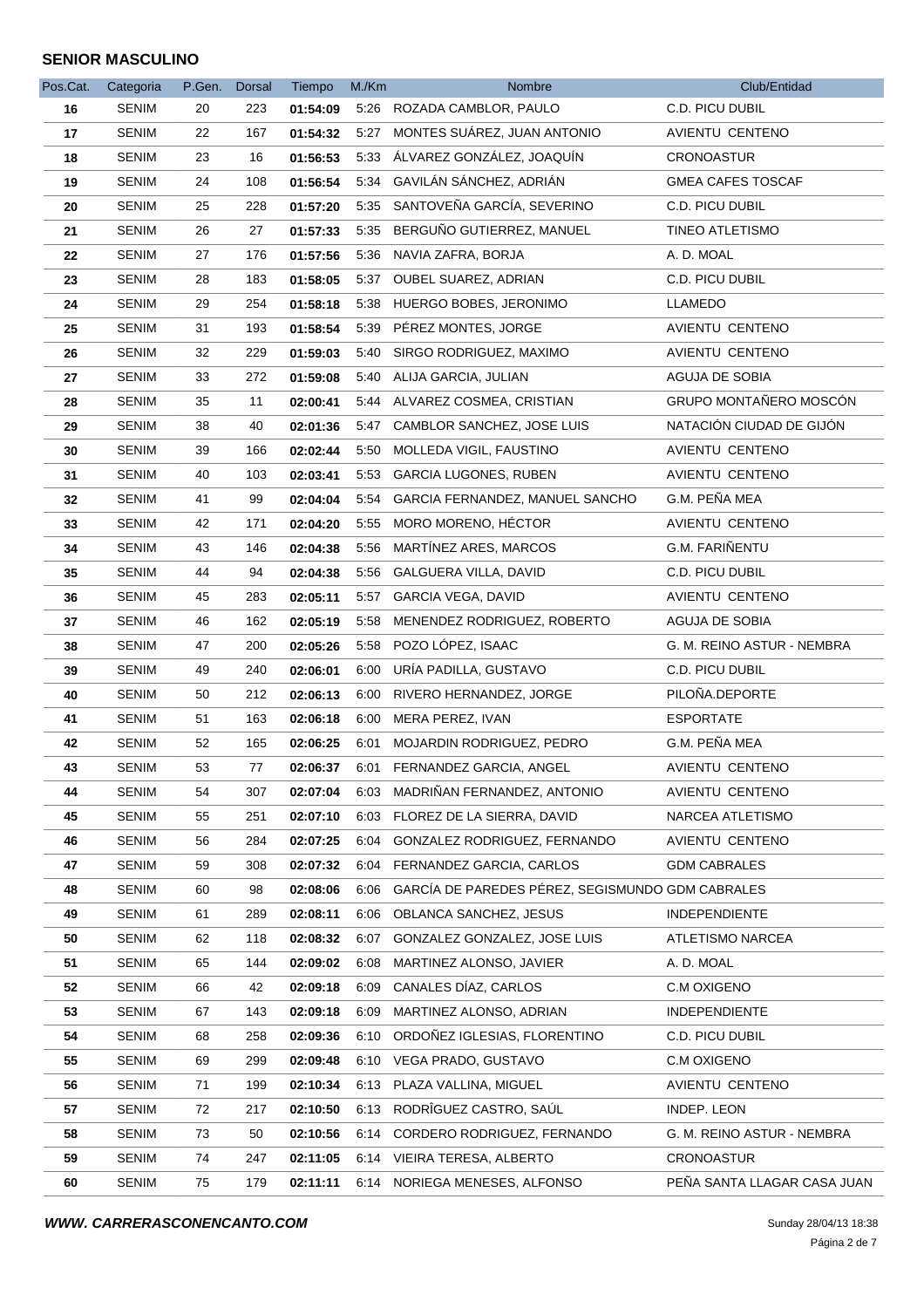| Pos.Cat. | Categoria    | P.Gen. | Dorsal | Tiempo   | M/Km | Nombre                            | Club/Entidad                |
|----------|--------------|--------|--------|----------|------|-----------------------------------|-----------------------------|
| 61       | SENIM        | 76     | 172    |          |      | 02:11:16 6:15 MUÑIZ MUÑIZ, GELU   | AVIENTU CENTENO             |
| 62       | SENIM        | 77     | 80     | 02:11:43 |      | 6:16 FERNANDEZ GONZALEZ, ELIAS    | G.M. PEÑA MEA               |
| 63       | <b>SENIM</b> | 78     | 33     | 02:12:05 |      | 6:17 CABEZA SÁNCHEZ, CARLOS       | <b>CLUB CORRER ASTURIAS</b> |
| 64       | SENIM        | 79     | 51     | 02:12:11 |      | 6:17 CORDERO RODRIGUEZ, CARLOS    | G. M. REINO ASTUR - NEMBRA  |
| 65       | SENIM        | 80     | 249    | 02:12:11 |      | 6:17 ZAPICO RICAURTE, JESUS       | G. M. REINO ASTUR - NEMBRA  |
| 66       | <b>SENIM</b> | 81     | 122    | 02:12:41 |      | 6:19 GONZÁLEZ PÉREZ, JUAN RAMÓN   | INDEP. GIJON                |
| 67       | SENIM        | 82     | 14     | 02:12:58 |      | 6:19 ALVAREZ GALAN, DIEGO         | AVIENTU CENTENO             |
| 68       | SENIM        | 83     | 38     | 02:13:08 |      | 6:20 CAMACHO CASTRO, MIGUEL       | <b>GMEA CAFES TOSCAF</b>    |
| 69       | <b>SENIM</b> | 84     | 195    | 02:13:26 |      | 6:21 PEREZ VAZQUEZ, EDUARDO       | LANGREO TRAIL TEAM          |
| 70       | SENIM        | 85     | 52     | 02:13:26 |      | 6:21 CORTE CUETO, JOSÉ CARLOS     | LANGREO TRAIL TEAM          |
| 71       | <b>SENIM</b> | 86     | 159    | 02:13:26 | 6:21 | MENÉNDEZ FERNÁNDEZ, RICARDO       | LANGREO TRAIL TEAM          |
| 72       | SENIM        | 87     | 190    | 02:13:34 |      | 6:21 PERALTA MARQUEZ, RAFAEL      | G.M. PEÑA MEA               |
| 73       | SENIM        | 88     | 232    | 02:13:37 |      | 6:21 TABOADA, FABIAN              | INDEP. GIJON                |
| 74       | SENIM        | 89     | 265    | 02:13:38 |      | 6:21 GONZALEZ ALVAREZ, ISAAC JOSÉ | CENTRO ASTURIANO DE OVIEDO  |
| 75       | <b>SENIM</b> | 90     | 104    | 02:13:43 |      | 6:22 GARCIA LUIS, HELIOS          | G.M. EL CHALANÍN            |
| 76       | <b>SENIM</b> | 91     | 306    | 02:13:52 |      | 6:22 ARIAS CASTRO, ALEXANDER      | G. M. REINO ASTUR - NEMBRA  |
| 77       | SENIM        | 93     | 87     | 02:14:18 |      | 6:23 COUSIDO GONZALEZ, MARCOS     | AVIENTU CENTENO             |
| 78       | SENIM        | 94     | 259    | 02:14:31 |      | 6:24 NAVIA LOPEZ, RICARDO         | <b>INDEPENDIENTE</b>        |
| 79       | <b>SENIM</b> | 95     | 202    | 02:14:49 |      | 6:25 PUENTE GONZÁLEZ, NÉSTOR      | INDEP. GIJON                |
| 80       | SENIM        | 96     | 136    | 02:15:16 |      | 6:26 LÓPEZ MENÉNDEZ, FERNANDO     | LANGREO TRAIL TEAM          |
| 81       | <b>SENIM</b> | 97     | 204    | 02:15:34 |      | 6:27 RABANAL VEGAS, HÉCTOR        | LANGREO TRAIL TEAM          |
| 82       | SENIM        | 98     | 82     | 02:15:38 |      | 6:27 FERNANDEZ LOPEZ, RUBEN       | LANGREO TRAIL TEAM          |
| 83       | SENIM        | 99     | 292    | 02:15:42 |      | 6:27 PAGUA CUESTA, DIEGO          | GM XUAN DE LA BORRINA       |
| 84       | SENIM        | 100    | 198    | 02:15:46 |      | 6:27 PLAZA VALLINA, BENJAMIN      | AVIENTU CENTENO             |
| 85       | SENIM        | 101    | 252    | 02:15:54 |      | 6:28 GARCIA PRADO, MARCOS         | <b>INDEPENDIENTE</b>        |
| 86       | SENIM        | 102    | 125    | 02:16:16 |      | 6:29 IZQUIERDO ORDAX, AITOR       | C.M. OXIGENO                |
| 87       | SENIM        | 103    | 281    | 02:16:22 |      | 6:29 FERNANDEZ GONZALEZ, ARTURO   | G. M. REINO ASTUR - NEMBRA  |
| 88       | <b>SENIM</b> | 105    | 197    | 02:16:39 | 6:30 | PIQUERO ALVAREZ, FRANCISCO JAVIER | <b>INDEPENDIENTE</b>        |
| 89       | <b>SENIM</b> | 108    | 241    | 02:17:52 |      | 6:33 VALLINA RODRIGUEZ, ALEX      | AVIENTU CENTENO             |
| 90       | SENIM        | 109    | 267    | 02:18:16 |      | 6:35 ALVAREZ LEON, IVAN           | <b>GMEA CAFES TOSCAF</b>    |
| 91       | SENIM        | 110    | 237    | 02:18:16 |      | 6:35 TRABANCO, RUBÉN              | INDEP. GIJON                |
| 92       | SENIM        | 113    | 282    | 02:18:41 | 6:36 | <b>GARCIA SUCO, JORGE</b>         | PICU PIENZU                 |
| 93       | SENIM        | 114    | 203    | 02:18:47 |      | 6:36 PUENTE LLORIAN, HUMBERTO     | AVIENTU CENTENO             |
| 94       | SENIM        | 115    | 155    | 02:18:51 |      | 6:36 MENENDEZ ARBESU, PABLO       | <b>INDEPENDIENTE</b>        |
| 95       | SENIM        | 117    | 248    | 02:18:58 |      | 6:37 VISO ALVAREZ, GUILLERMO      | CRONOASTUR                  |
| 96       | SENIM        | 120    | 222    | 02:19:28 | 6:38 | ROJO FERNÁNDEZ, DAVID             | GEM                         |
| 97       | SENIM        | 121    | 58     | 02:19:45 | 6:39 | DE LA VEGA TOME, JOSE             | GM XUAN DE LA BORRINA       |
| 98       | SENIM        | 122    | 210    | 02:20:51 | 6:42 | RICO GONZALEZ, DANIEL             | <b>GMEA CAFES TOSCAF</b>    |
| 99       | SENIM        | 123    | 268    | 02:21:03 |      | 6:43 GABARDA AGUILAR, ARMANDO     | PEÑA SANTA LLAGAR CASA JUAN |
| 100      | SENIM        | 124    | 138    | 02:21:06 |      | 6:43 LOPEZ PRIETO, DAVID          | A.D. XENTE CORRENDERA       |
| 101      | SENIM        | 125    | 107    | 02:21:09 | 6:43 | <b>GARO MARTINEZ, JOSE MIGUEL</b> | <b>LANGREO TRAIL TEAM</b>   |
| 102      | SENIM        | 126    | 168    | 02:21:11 | 6.43 | MORA REPULLO, FRANCISCO JAVIER    | <b>GMEA CAFES TOSCAF</b>    |
| 103      | SENIM        | 127    | 5      | 02:21:39 |      | 6:44 ALVAREZ, ALEJANDRO           | TRIATLÓN OVIEDO             |
| 104      | SENIM        | 128    | 169    | 02:21:42 | 6:44 | MORÁN ÁLVAREZ, CARLOS             | RÍO LUNA                    |
| 105      | <b>SENIM</b> | 130    | 57     | 02:21:46 |      | 6:45 CUEVAS EGEA, FRAN            | AD.SAMBURIEL                |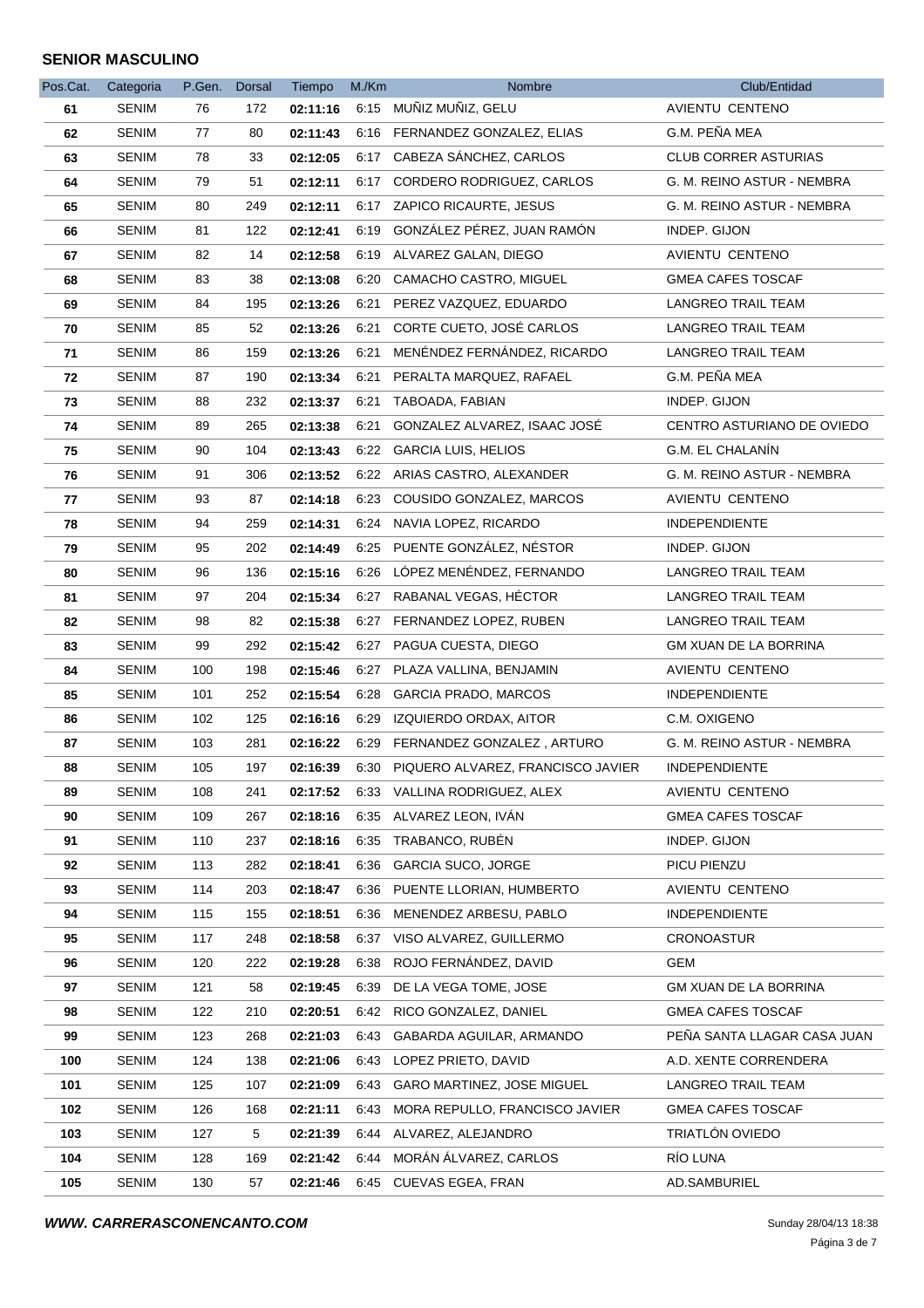| Pos.Cat. | Categoria    | P.Gen. Dorsal |     | Tiempo   | M/Km | Nombre                                             | Club/Entidad                |
|----------|--------------|---------------|-----|----------|------|----------------------------------------------------|-----------------------------|
| 106      | <b>SENIM</b> | 131           | 177 | 02:21:47 |      | 6:45 NEMBRA, RUBEN                                 | G. M. REINO ASTUR - NEMBRA  |
| 107      | <b>SENIM</b> | 132           | 4   | 02:21:53 |      | 6:45 ALONSO SANMARTINO, LUIS ENRIQUE               | C.D. PICU DUBIL             |
| 108      | <b>SENIM</b> | 136           | 205 | 02:22:40 |      | 6:47 RAMOS SUAREZ, PABLO                           | AVIENTU CENTENO             |
| 109      | <b>SENIM</b> | 137           | 145 | 02:23:06 |      | 6:48 MARTINEZ ANTUÑA, JOSÈ BLAS                    | AVIENTU CENTENO             |
| 110      | <b>SENIM</b> | 140           | 295 | 02:23:41 |      | 6:50 RAMOS ARJONA, IGNACIO                         | <b>CABRALES</b>             |
| 111      | <b>SENIM</b> | 142           | 86  | 02:23:54 |      | 6:51 FERNANDEZ MARTINEZ, JOSE FRANCISCO            | C.M OXIGENO                 |
| 112      | SENIM        | 143           | 121 | 02:23:56 |      | 6:51 GONZALEZ PEREZ, RAMON                         | CICLOTURISTA TOUS PA TOUS   |
| 113      | <b>SENIM</b> | 144           | 95  | 02:24:23 |      | 6:52 GARCIA, EDUARDO                               | A. D. MOAL                  |
| 114      | <b>SENIM</b> | 145           | 102 | 02:24:29 |      | 6:52 GARCIA GROMAZ, OSCAR                          | A. D. MOAL                  |
| 115      | SENIM        | 147           | 288 | 02:25:23 |      | 6:55 MONTESERIN PEREZ DEL RIO, ARTURO              | C.M OXIGENO                 |
| 116      | <b>SENIM</b> | 151           | 106 | 02:25:48 |      | 6:56 GARCÍA SUÁREZ, DANIEL                         | <b>CLUB CORRER ASTURIAS</b> |
| 117      | <b>SENIM</b> | 153           | 130 | 02:27:01 |      | 7:00 LLANEZA MORILLA, FERNANDO                     | AVIENTU CENTENO             |
| 118      | <b>SENIM</b> | 154           | 54  | 02:27:19 |      | 7:00 COUTO GARCIABLANCO, RAFA                      | <b>GRUPO COVADONGA</b>      |
| 119      | <b>SENIM</b> | 155           | 74  | 02:27:47 |      | 7:02 FERNÁNDEZ ARIAS, SEBASTIÁN                    | ASTURIAS HIMALAYA           |
| 120      | <b>SENIM</b> | 157           | 2   | 02:28:35 |      | 7:04 AGUDIN MONTANO, JORGE                         | A. D. MOAL                  |
| 121      | <b>SENIM</b> | 158           | 78  | 02:28:38 |      | 7:04 FERNANDEZ GARCIA, JULIAN                      | ASTURIAS HIMALAYA           |
| 122      | SENIM        | 160           | 178 | 02:29:00 |      | 7:05 NICHOLASS, GUY                                | INDEP. GIJON                |
| 123      | <b>SENIM</b> | 163           | 65  | 02:30:12 |      | 7:09 DIAZ ORDIALES, IVAN                           | AVIENTU CENTENO             |
| 124      | <b>SENIM</b> | 164           | 134 | 02:30:38 |      | 7:10 LOPEZ HONRADO, IVAN                           | CHALLENGMOUNTAIN            |
| 125      | SENIM        | 165           | 139 | 02:30:50 |      | 7:10 LOPEZ TRAVIESA, FELIX                         | PEÑA SANTA LLAGAR CASA JUAN |
| 126      | <b>SENIM</b> | 167           | 10  | 02:30:58 |      | 7:11 ÁLVAREZ CARBÓ, ISAAC                          | <b>CLUB CORRER ASTURIAS</b> |
| 127      | <b>SENIM</b> | 169           | 255 | 02:31:24 |      | 7:12 MARTIN SERANTES, JOSE FRANCISCO               | G. M. REINO ASTUR - NEMBRA  |
| 128      | <b>SENIM</b> | 170           | 160 | 02:31:27 |      | 7:12 MENÉNDEZ FRESNEDA, MARCOS                     | <b>CLUB CORRER ASTURIAS</b> |
| 129      | <b>SENIM</b> | 171           | 81  | 02:31:45 |      | 7:13 FERNANDEZ HERNANDEZ, IVAN                     | C.M.OXIGENO                 |
| 130      | <b>SENIM</b> | 172           | 152 | 02:31:51 |      | 7:13 MENDEZ CAMPA, IVAN                            | <b>CRONOASTUR</b>           |
| 131      | <b>SENIM</b> | 173           | 187 | 02:32:15 |      | 7:15 PARA, RAZVAN                                  | <b>CORRESIERO</b>           |
| 132      | <b>SENIM</b> | 174           | 270 | 02:32:51 |      | 7:16 PEREZ BODE, GOBITU                            | <b>AVIENTU CENTENO</b>      |
| 133      | <b>SENIM</b> | 175           | 116 | 02:32:51 |      | 7:16 GONZALEZ DIAZ, PEDRO JAVIER                   | <b>GMEA CAFES TOSCAF</b>    |
| 134      | <b>SENIM</b> | 176           | 63  | 02:32:51 |      | 7:16 DIAZ, JOSE MANUEL                             | <b>INDEP. IBIAS</b>         |
| 135      | <b>SENIM</b> | 178           | 303 | 02:34:18 | 7:20 | GARCIA GUTIERREZ, SANTIAGO                         | CENTRO ASTURIANO DE OVIEDO  |
| 136      | <b>SENIM</b> | 179           | 25  | 02:34:19 | 7:20 | BATALLA MIER, ALEJANDRO                            | INDEP. OVIEDO               |
| 137      | <b>SENIM</b> | 180           | 109 | 02:34:22 | 7:21 | GAYO IGLESIAS, BRUNO                               | INDEP. CORIAS               |
| 138      | <b>SENIM</b> | 184           | 243 | 02:35:14 | 7.23 | VENCELLES GARCIA, JOSE RAMON                       | AVIENTU CENTENO             |
| 139      | <b>SENIM</b> | 185           | 264 | 02:35:17 | 7.23 | COVIAN RODRIGUEZ, MIGUEL ANGEL                     | C.M OXIGENO                 |
| 140      | SENIM        | 186           | 153 | 02:37:06 | 7.28 | MENDEZ FERNANDEZ, JESÚS FRANCISCO                  | INDEP. CASTROPOL            |
| 141      | SENIM        | 187           | 236 | 02:37:23 | 7:29 | TORRE GARCIA, DAVID                                | A.D. AL TAS TAS             |
| 142      | <b>SENIM</b> | 188           | 285 | 02:37:24 | 7:29 | GUTIERREZ VILAS, JOSE RAMON                        | AGUJA DE SOBIA              |
| 143      | SENIM        | 189           | 140 | 02:37:24 | 7:29 | MAGDALENA FERNANDEZ, DAVID                         | A.D. AL TAS TAS             |
| 144      | <b>SENIM</b> | 190           | 59  | 02:37:40 | 7:30 | DEL CAMINO FEDZ-MIRANDA, JOSE RAMON AGUJA DE SOBIA |                             |
| 145      | <b>SENIM</b> | 191           | 310 | 02:37:58 | 7:31 | LAGO FERNANDEZ, FRANCISCO JAVIER                   | TRAIL DEPORTES PARDO        |
| 146      | SENIM        | 195           | 226 | 02:39:56 | 7:36 | SÁNCHEZ SÁNCHEZ, VICTOR MANUEL                     | INDEP. GIJON                |
| 147      | <b>SENIM</b> | 196           | 21  | 02:40:54 | 7.39 | AMBRES TORRE, LUIS MIGUEL                          | CANGAS DEL NARCEA           |
| 148      | <b>SENIM</b> | 197           | 141 | 02:41:47 | 7:42 | MARINERO GONZALEZ, RAIMUNDO                        | G.M. FARIÑENTU              |
| 149      | <b>SENIM</b> | 199           | 290 | 02:42:50 | 7:45 | ORTOLA RODRIGUEZ, ROBERTO                          | <b>INDEPENDIENTE</b>        |
| 150      | <b>SENIM</b> | 200           | 286 | 02:42:50 |      | 7:45 MARTINEZ JUAN, DANIEL                         | CENTRO ASTURIANO DE OVIEDO  |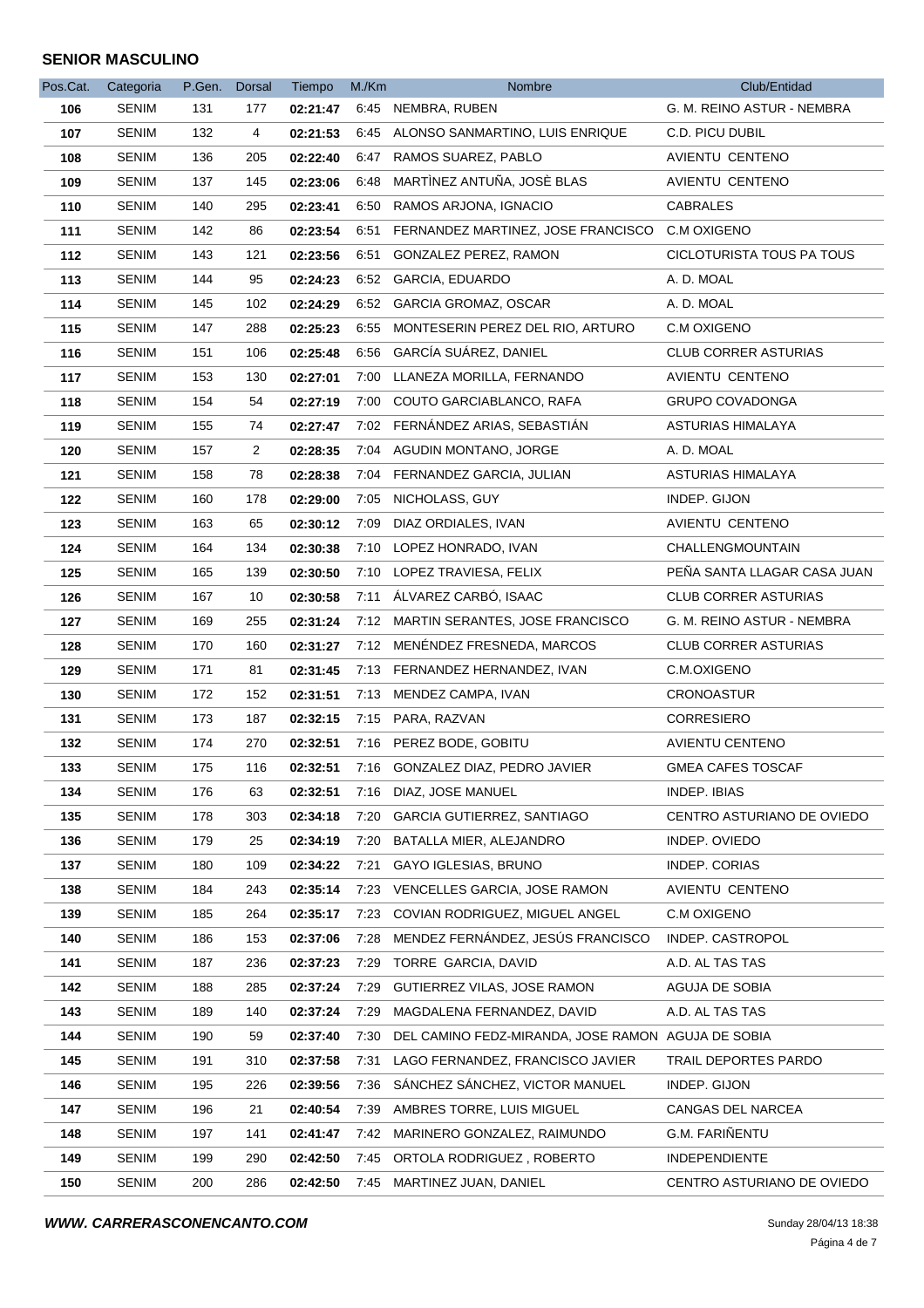| Pos.Cat. | Categoria    | P.Gen. Dorsal |     | Tiempo   | M/Km | Nombre                               | Club/Entidad                         |
|----------|--------------|---------------|-----|----------|------|--------------------------------------|--------------------------------------|
| 151      | <b>SENIM</b> | 201           | 56  | 02:43:08 |      | 7:46 CUERVO LINDE, DANIEL            | PANADERIA PENLES                     |
| 152      | <b>SENIM</b> | 202           | 156 | 02:43:09 |      | 7:46 MENÉNDEZ BARRERA, GIL           | ATLETISMO NARCEA                     |
| 153      | SENIM        | 203           | 234 | 02:43:19 |      | 7:46 TEJEDO VALDES, DIEGO            | A. D. MOAL                           |
| 154      | <b>SENIM</b> | 204           | 220 | 02:43:31 |      | 7:47 RODRÍGUEZ FERNÁNDEZ, ALFREDO    | CLUB BALONCESTO CANGAS DEL<br>NARCEA |
| 155      | <b>SENIM</b> | 206           | 133 | 02:43:50 | 7:48 | LOPEZ ALVAREZ, DAVID                 | <b>GM XUAN DE LA BORRINA</b>         |
| 156      | <b>SENIM</b> | 208           | 216 | 02:44:36 |      | 7:50 RODRÍGUEZ BASALO, JAIRO D.      | <b>INDEP. CANALES</b>                |
| 157      | <b>SENIM</b> | 210           | 43  | 02:44:58 | 7:51 | CANTERO LOPEZ, AMABLE                | C.I.T.O.A.                           |
| 158      | <b>SENIM</b> | 211           | 260 | 02:45:19 |      | 7:52 PRIETO MENA, JULIO              | <b>TIERRA TRAGAME</b>                |
| 159      | <b>SENIM</b> | 214           | 113 | 02:47:26 |      | 7:58 GOMEZ OVIEDO, BALBINO           | MONTAÑEROS VALLISOLETANOS.           |
| 160      | <b>SENIM</b> | 215           | 215 | 02:47:27 |      | 7:58 RODRIGUEZ ALVAREZ, ANTONIO      | INDEP. OVIEDO                        |
| 161      | <b>SENIM</b> | 216           | 44  | 02:49:20 |      | 8:03 CARRERA MESTAS, JOSE MARIA      | <b>GDM CABRALES</b>                  |
| 162      | <b>SENIM</b> | 220           | 30  | 02:50:38 |      | 8:07 BREZMES TEMPRANO, PABLO         | INDEP. VALLADOLID                    |
| 163      | <b>SENIM</b> | 222           | 69  | 02:51:53 | 8:11 | DOMINGUEZ DUCE, ARMANDO              | NAVALCARNERO                         |
| 164      | <b>SENIM</b> | 224           | 15  | 02:53:57 | 8:17 | ÁLVAREZ GARCIA, PEDRO PABLO          | INDEP. OVIEDO                        |
| 165      | <b>SENIM</b> | 225           | 221 | 02:54:04 |      | 8:17 RODRÍGUEZ RODRÍGUEZ, ALBERTO    | ATLETISMO NARCEA                     |
| 166      | <b>SENIM</b> | 227           | 61  | 02:54:32 | 8:18 | DELGADO BUSTELO, JOSE MANUEL         | LA CAIXA                             |
| 167      | <b>SENIM</b> | 229           | 196 | 02:56:44 |      | 8:24 PEREZ ZORRILLA, JONATHAN        | <b>INDEP. BRIVIESCA</b>              |
| 168      | <b>SENIM</b> | 230           | 142 | 02:56:53 | 8:25 | MARQUÉS BEJARANO, ADRIÁN             | <b>HOPLITAS</b>                      |
| 169      | <b>SENIM</b> | 233           | 96  | 02:58:07 |      | 8:28 GARCIA COLLAR, JOSÉ             | CANGAS DEL NARCEA                    |
| 170      | <b>SENIM</b> | 234           | 209 | 02:58:46 | 8:30 | REY RODRIGUEZ, JORGE DAVID           | CANGAS DEL NARCEA                    |
| 171      | <b>SENIM</b> | 238           | 79  | 03:00:56 | 8:36 | FERNÁNDEZ GARCÍA, FRANCISCO          | AVIENTU CENTENO                      |
| 172      | <b>SENIM</b> | 240           | 239 | 03:04:04 | 8:45 | URÍA MENENDEZ, ADOLFO                | A. D. MOAL                           |
| 173      | <b>SENIM</b> | 243           | 35  | 03:10:08 |      | 9:03 CABRANES LLAVONA, JORGE         | TOUS PA TOUS                         |
| 174      | <b>SENIM</b> | 245           | 37  | 03:11:57 |      | 9:08 CADENAS ALONSO, MAXIMINO        | A. D. MOAL                           |
| 175      | <b>SENIM</b> | 247           | 126 | 03:12:30 |      | 9:10 LEITE FERNÁNDEZ, CARLOS ANTONIO | CANGAS DEL NARCEA                    |
| 176      | <b>SENIM</b> | 249           | 311 | 03:15:31 |      | 9:18 ESCUDERO, ANGEL                 | AVIENTU CENTENO                      |
| 177      | <b>SENIM</b> | 253           | 123 | 03:19:31 |      | 9:30 HERRERO, DAVID                  | INDEP. QUINTUELES                    |
| 178      | <b>SENIM</b> | 254           | 287 | 03:21:30 | 9:35 | MARTINEZ RODRIGUEZ, DIEGO            | <b>INDEPENDIENTE</b>                 |
| 179      | <b>SENIM</b> | 255           | 39  | 03:21:30 |      | 9:35 CAMBLOR GUTIERREZ, RICARDO      | CANGAS DEL NARCEA                    |
| 180      | <b>SENIM</b> | 256           | 55  | 03:21:48 |      | 9:36 COVARRUBIAS GARCIA, FRANCISCO   | INDEP. GIJON                         |
| 181      | <b>SENIM</b> | 258           | 64  | 03:28:55 |      | 9:56 DIAZ CASTRO, HECTOR             | OBALLO 22                            |
| 182      | <b>SENIM</b> | 259           | 244 | 03:45:48 |      | 10:45 VERANO ÁLVAREZ, MARCOS         | PEÑA EL REFUERZO                     |

# **VETERANAS "A" FEMENINO**

| Pos.Cat.       | Categoria    | P.Gen. | Dorsal | Tiempo   | M/Km | <b>Nombre</b>                  | Club/Entidad               |
|----------------|--------------|--------|--------|----------|------|--------------------------------|----------------------------|
| 1              | <b>VETAF</b> | 64     | 12     | 02:08:53 | 6:08 | ALVAREZ CRESPO, SUSANA         | PILOÑA.DEPORTE             |
| $\overline{2}$ | <b>VETAF</b> | 138    | 26     | 02:23:14 | 6:49 | BELLO ESCLARÍN, ESTHER         | PILOÑA DEPORTE             |
| 3              | <b>VETAF</b> | 162    | 68     | 02:30:07 | 7:08 | DIAZ SOLDEVILLA, MARTA         | C.D. PICU DUBIL            |
| 4              | <b>VETAF</b> | 182    | 175    | 02:34:59 | 7:22 | NAVARRO RIVAS, ROSANA          | ASTURIAS HIMALAYA          |
| 5              | <b>VETAF</b> | 209    | 6      | 02:44:55 |      | 7:51 ALVAREZ FERNANDEZ, ANA    | A. D. MOAL                 |
| 6              | <b>VETAF</b> | 236    | 28     | 03:00:56 | 8:36 | <b>BILBAO CUESTA, LETICIA</b>  | <b>CORRESIERO</b>          |
| 7              | <b>VETAF</b> | 237    | 60     | 03:00:56 |      | 8:36 DEL RÍO CUERVO, SUSANA    | <b>CORRESIERO</b>          |
| 8              | <b>VETAF</b> | 248    | 275    | 03:15:30 |      | 9:18 CUETARA MENENEDEZ, EMILIA | CENTRO ASTURIANO DE OVIEDO |
|                |              |        |        |          |      |                                |                            |

# **VETERANO "A" MASCULINO**

| Pos.Cat. |  |  |
|----------|--|--|
|          |  |  |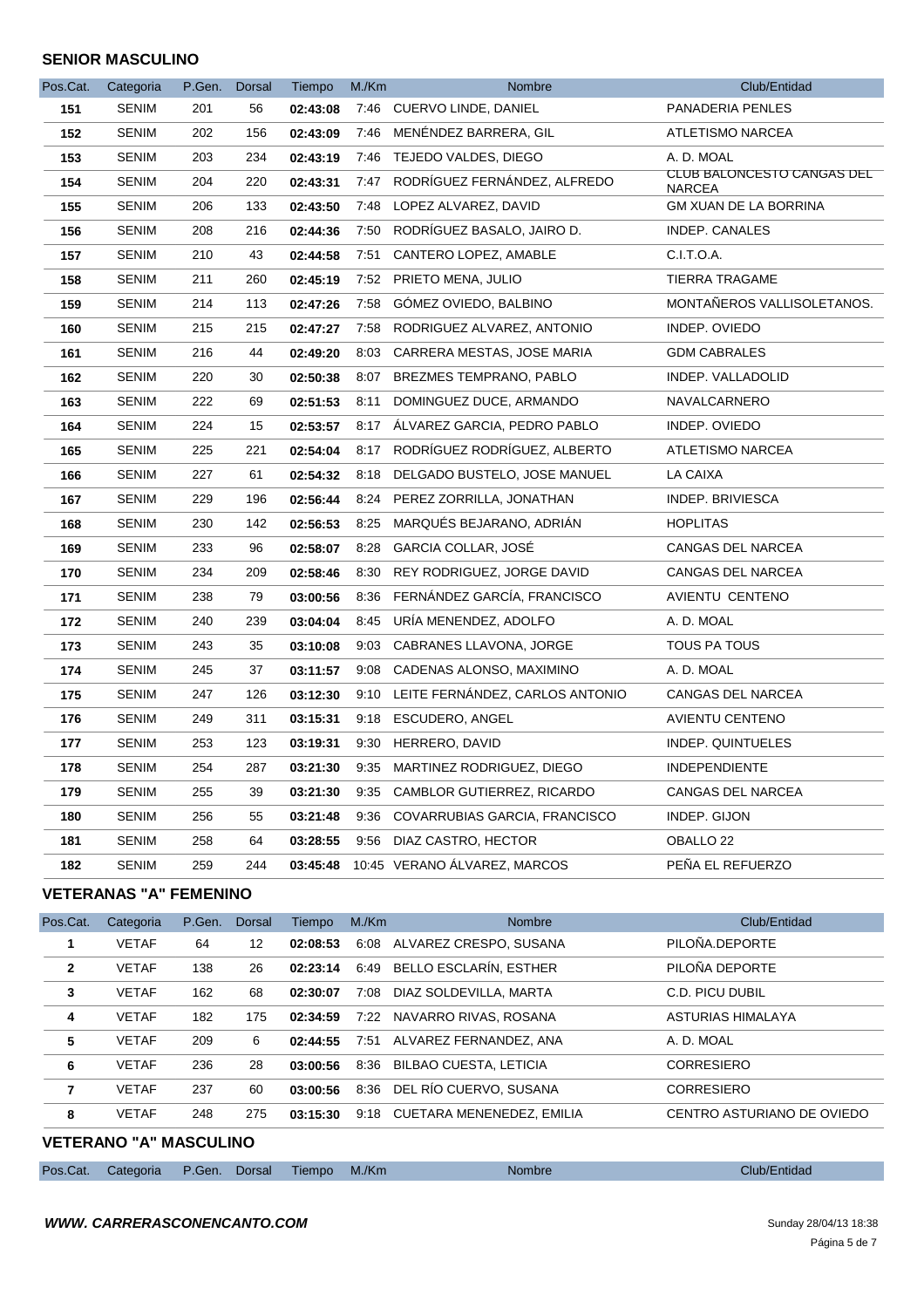#### **VETERANO "A" MASCULINO**

| Pos.Cat.       | Categoria    | P.Gen. | Dorsal | Tiempo   | M./Km | Nombre                                  | Club/Entidad                           |
|----------------|--------------|--------|--------|----------|-------|-----------------------------------------|----------------------------------------|
| 1              | VETAM        | 4      | 261    | 01:47:34 |       | 5:07 RODRIGUEZ CUENCA, PEDRO            | C.D. PICU DUBIL                        |
| $\overline{2}$ | VETAM        | 10     | 302    | 01:51:08 |       | 5:17 GARCIA LOPEZ, FRANCISCO JAVIER     | G. M. REINO ASTUR - NEMBRA             |
| 3              | VETAM        | 13     | 294    | 01:51:45 |       | 5:19 PEREZ SUAREZ, TOMAS                | C.D. PICU DUBIL                        |
| 4              | <b>VETAM</b> | 15     | 186    | 01:51:53 | 5:19  | PANDO SANCHEZ, JOSE ANTONIO             | C.D. PICU DUBIL                        |
| 5              | VETAM        | 30     | 18     | 01:58:20 |       | 5:38 ALVAREZ PEREZ, MIGUEL              | TRAIL DEPORTES PARDO                   |
| 6              | VETAM        | 34     | 262    | 02:00:08 |       | 5:43 SAN MARTIN CENITAGOYA, JUAN CARLOS | PICU PIENZU                            |
| 7              | VETAM        | 36     | 32     | 02:00:54 | 5:45  | <b>BUERES CUETO, ERNESTO</b>            | AVIENTU CENTENO                        |
| 8              | <b>VETAM</b> | 37     | 45     | 02:01:04 |       | 5:45 CASIELLES BLANCO, ROBERTO          | AVIENTU CENTENO                        |
| 9              | VETAM        | 57     | 293    | 02:07:31 | 6:04  | PEREZ SUAREZ, FRANCISCO DE ASIS         | CENTRO ASTURIANO DE OVIEDO             |
| 10             | VETAM        | 70     | 112    | 02:10:32 |       | 6:12 GOMEZ LLAMEDO, FRANCISCO           | CENTRO ASTURIANO DE OVIEDO             |
| 11             | VETAM        | 104    | 151    | 02:16:29 | 6:29  | MEANA PEREZ, CARLOS                     | <b>GMEA CAFES TOSCAF</b>               |
| 12             | VETAM        | 106    | 117    | 02:16:56 | 6:31  | GONZÁLEZ FERNANDEZ, ANTONIO             | POLA DE SOMIEDO                        |
| 13             | VETAM        | 111    | 157    | 02:18:19 |       | 6:35 MENENDEZ FERNANDEZ, JOSE ANTONIO   | CANGAS DEL NARCEA                      |
| 14             | VETAM        | 134    | 238    | 02:22:19 | 6.46  | URIA MENENDEZ, FERNANDO                 | A. D. MOAL                             |
| 15             | <b>VETAM</b> | 139    | 97     | 02:23:25 |       | 6:49 GARCIA CUETOS, ALFREDO             | G.M. PEÑA MEA                          |
| 16             | VETAM        | 141    | 114    | 02:23:54 | 6:51  | <b>GONZALEZ PELAEZ, JOSE ANTONIO</b>    | <b>PIÉLAGO</b>                         |
| 17             | VETAM        | 146    | 73     | 02:24:29 | 6:52  | FERNÁNDEZ ANTUÑA, JESÚS MANUEL          | CENTRO ASTURIANO DE OVIEDO             |
| 18             | VETAM        | 148    | 305    | 02:25:27 |       | 6:55 FERNANDEZ ALVAREZ, ALBERTO         | CENTRO ASTURIANO DE OVIEDO             |
| 19             | VETAM        | 149    | 158    | 02:25:36 |       | 6:56 MENÉNDEZ FERNANDEZ, FAUSTINO       | C.M OXIGENO                            |
| 20             | VETAM        | 150    | 149    | 02:25:43 | 6:56  | MARTINEZ RODRIGUEZ, JOSE                | <b>TOUS PA TOUS</b>                    |
| 21             | <b>VETAM</b> | 152    | 128    | 02:25:58 |       | 6:57 LIMA PINTO, PLACIDO                | INDEP. CERREDO                         |
| 22             | VETAM        | 156    | 194    | 02:28:32 |       | 7:04 FERNANDEZ DIAZ, LLUIS              | G.M. FARIÑENTU                         |
| 23             | VETAM        | 159    | 132    | 02:28:51 |       | 7:05 LOMBARDÍA MEANA, CHEMA             | <b>INDEPENDIENTE</b>                   |
| 24             | VETAM        | 161    | 154    | 02:29:49 |       | 7:08 MENDEZ MENENDEZ, JUAN JOSE         | <b>INDEPENDIENTE</b>                   |
| 25             | <b>VETAM</b> | 166    | 245    | 02:30:57 |       | 7:11 VICENTE LOPEZ, JUAN CARLOS         | G.M. ENSIDESA GIJON                    |
| 26             | VETAM        | 181    | 304    | 02:34:30 | 7:21  | MIER MIER, MANUEL                       | <b>GDM CABRALES</b>                    |
| 27             | VETAM        | 183    | 19     | 02:35:05 |       | 7:23 ALVAREZ PÉREZ, JOSÉ ANGEL          | <b>BTT PELAYO</b>                      |
| 28             | <b>VETAM</b> | 192    | 185    | 02:38:39 |       | 7:33 PALACIO GARCIA, GONZALO            | <b>CORRESIERO</b>                      |
| 29             | VETAM        | 193    | 46     | 02:38:45 |       | 7:33 CIMA TRABANCO, ROBUSTIANO          | <b>CLUB CORRER ASTURIAS</b>            |
| 30             | VETAM        | 205    | 214    | 02:43:32 |       | 7:47 FERNANDEZ MARTINEZ, JUAN CARLOS    | TRAIL DEPORTES PARDO                   |
| 31             | VETAM        | 207    | 301    | 02:44:22 |       | 7:49 FERNANDEZ SANTOVEÑA, JAVIER        | A. D. MOAL                             |
| 32             | VETAM        | 221    | 164    | 02:50:43 |       | 8:07 MILÁN ALONSO, JESÚS MARÍA          | INDEP. MOAL                            |
| 33             | <b>VETAM</b> | 226    | 31     | 02:54:12 | 8:17  | BUENO RODRÍGUEZ, JOSÉ LUIS              | INDEP. OVIEDO<br>BALONCESTO CANGAS DEL |
| 34             | VETAM        | 232    | 213    | 02:57:12 |       | 8:26 RODRIGUEZ, ANTONIO                 | <b>NARCEA</b>                          |
| 35             | VETAM        | 239    | 75     | 03:02:28 | 8.41  | FERNANDEZ FERNANDEZ, AVELINO            | INDEP. VEGADEO                         |
| 36             | <b>VETAM</b> | 241    | 48     | 03:05:11 |       | 8:49 COLLAR RODRIGUEZ, LUIS             | CANGAS DEL NARCEA                      |
| 37             | <b>VETAM</b> | 242    | 256    | 03:08:11 |       | 8:57 MATILLA MEDIAVILLA, ANGEL          | <b>INDEPENDIENTE</b>                   |
| 38             | <b>VETAM</b> | 244    | 41     | 03:11:37 |       | 9:07 CAMINO VAZQUEZ, AGUSTIN            | <b>CORRESIERO</b>                      |
| 39             | <b>VETAM</b> | 246    | 192    | 03:12:30 |       | 9:10 PÉREZ GONZÁLEZ, RODRIGO            | CANGAS DEL NARCEA                      |

#### **VETERANAS "B" FEMENINO**

| Pos.Cat.     | Categoria    | P.Gen. | Dorsal | Tiempo   | M./Km | <b>Nombre</b>                        | Club/Entidad               |
|--------------|--------------|--------|--------|----------|-------|--------------------------------------|----------------------------|
|              | <b>VFTBF</b> | 92     |        | 02:14:05 |       | 6:23 AGUADO MORI, ANA CRISTINA       | G. M. REINO ASTUR - NEMBRA |
| $\mathbf{2}$ | <b>VFTBF</b> | 194    | 231    | 02:39:27 |       | 7:35 SUAREZ CORUJO, MARIA DEL CARMEN | <b>ESTADIO GIJON</b>       |
| 3            | <b>VFTBF</b> | 250    | 72     | 03:19:22 |       | 9:29 FERNANDEZ ALVAREZ, JULIA        | CANGAS DEL NARCEA          |
| 4            | <b>VFTBF</b> | 251    | 219    | 03:19:23 |       | 9:29 RODRIGUEZ FERNANDEZ, CARMEN     | PIELAGO                    |

**WWW. CARRERASCONENCANTO.COM**